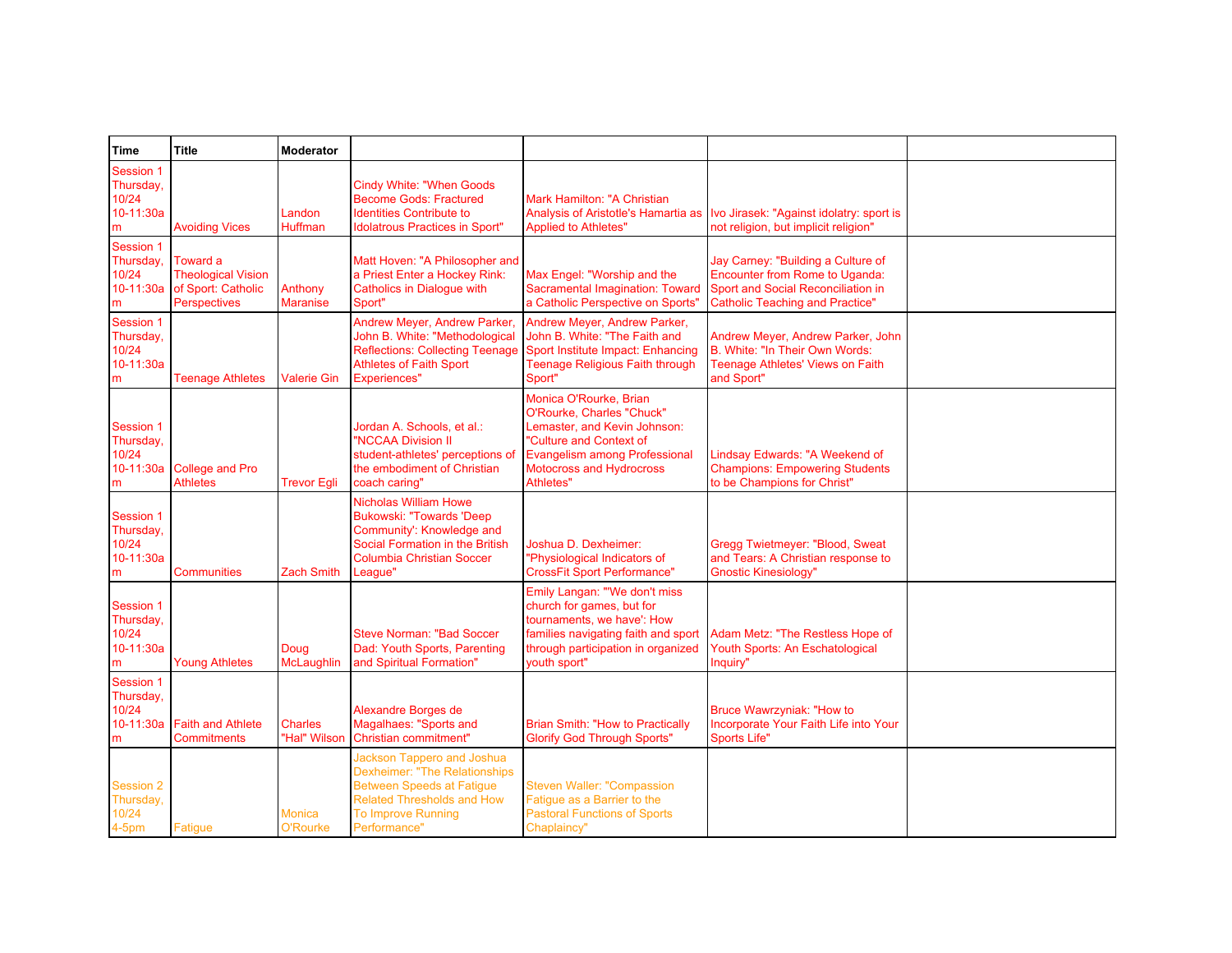| <b>Session 2</b><br>Thursday,<br>10/24<br>$4-5pm$     | Sports and the<br>Catholic<br>Imagination:<br><b>Saints and</b><br>Sinners"         | Frank Berna               | Francis X. Klose: "Set Apart:<br>Sainthood and the Hall of<br>Fame"                                                                             | <b>Dennis Feltwell: "The Virtuous</b><br>Athlete and the Hi-Tech World of<br>the 'Text': How<br>Performance-Enhancing Drugs<br>Affect the Narrative of Sports                   |                                                                                                             |  |
|-------------------------------------------------------|-------------------------------------------------------------------------------------|---------------------------|-------------------------------------------------------------------------------------------------------------------------------------------------|---------------------------------------------------------------------------------------------------------------------------------------------------------------------------------|-------------------------------------------------------------------------------------------------------------|--|
| Session 2<br>Thursday,<br>10/24<br>$4-5pm$            | Playing like a<br>Champion                                                          | Doug<br>Hochstetler       | Kristin Sheehan: "'A Team for<br>Every Child': What the Vatican<br>and Pope Francis have to say<br>about Sport in Today's World"                | <b>Clark Power: "Developing Virtue</b><br>through Sport: An Educational<br><b>Mission for Sports Programs"</b>                                                                  |                                                                                                             |  |
| <b>Session 2</b><br>Thursday,<br>10/24<br>$4-5pm$     | <b>Perspectives</b>                                                                 | Wayne<br><b>Jacobs</b>    | Robert K. Thomas: "The 'Sport<br>Struggle' from the Seventh-day<br><b>Adventists' Perspective"</b>                                              | Anthony Maranise: "Play by The<br>Rule: Towards a Benedictine<br><b>Spirituality of Sports"</b>                                                                                 |                                                                                                             |  |
| <b>Session 2</b><br>Thursday,<br>10/24<br>$4-5pm$     | <b>Rehabilitation</b>                                                               | Tracy<br>Hanson           | <b>Bryanna Howard: "Religious</b><br>Influence in Sport<br><b>Rehabilitation"</b>                                                               | Diane M. Wiese-Bjornstal: "The<br>integrated model of religiosity and<br>psychological response to the<br>sport injury and rehabilitation<br>process: A Christian illustration" |                                                                                                             |  |
| Session 2<br>Thursday,<br>10/24<br>$4-5pm$            | Tennis                                                                              | Lindsay<br><b>Edwards</b> | P. Graham Hatcher: "'So as the<br>Sett be Thine: Thinking<br>Christianly about the nature of<br>Tennis"                                         | <b>Steve Clark: "Competitive Stress</b><br>and practice in tennis and the<br><b>Sovereignty of God"</b>                                                                         |                                                                                                             |  |
| <b>Session 2</b><br>Thursday,<br>10/24<br>$4-5pm$     | <b>Spiritual and Moral</b><br>Growth                                                | <b>Will</b><br>Whitmore   | <b>Elizabeth Perkins:</b><br>"Soul-Training: The Role of<br>Spiritual Disciplines in the<br><b>Spiritual Formation of Athletes"</b>             | Roger D. Lipe: "Misapplication of<br>Scripture in Sports Ministry"                                                                                                              |                                                                                                             |  |
| Session 3<br>Friday,<br>10/25<br>12:30-2p<br>m        | Chaplaincy<br><b>Foundations</b>                                                    | <b>Steven</b><br>Waller   | Will Whitmore and Andy Parker<br>"Towards a Theology of Sports<br>Chaplaincy"                                                                   | <b>Brad Kenney: "A Biblical</b><br>Foundation for Chaplaincy in<br>Sport"                                                                                                       | Roger D. Lipe: "The Significance of<br><b>Sport Chaplains and Character</b><br>Coaches in the 21st Century" |  |
| Session 3<br>Friday,<br>10/25<br>12:30-2p<br>m        | Race                                                                                | Gregg<br>Twietmeyer       | Matthew D. Ruiz: "Race,<br>Religion, and College Sports:<br><b>Covert Racism and Lessons</b><br>from a University's Recent<br>Dilemma"          | Zachary T. Smith: "Taking a knee:<br>Tim Tebow, Colin Kaepernick and<br>a tale of two quarterbacks on their<br>knees"                                                           | Paul Putz: "There is talk of Black<br>Power': Christian Athletes and the<br>Revolt of the Black Athlete"    |  |
| <b>Session 3</b><br>Friday,<br>10/25<br>12:30-2p<br>m | <b>Females and</b><br><b>Communities</b>                                            | <b>Cindy White</b>        | Dries Vanysacker: "The<br>Position of the Holy See on<br>public female gymnastics in<br>Germany and Italy during the<br><b>Interwar Period"</b> | Matthew S. Vos: "Prizes and<br>Consumables: The Super Bowl as<br>a Theology of Women"                                                                                           | Kyle Abts: "Church Centered Sport<br>Ministry"                                                              |  |
| <b>Session 3</b><br>Friday,<br>10/25<br>12:30-2p<br>m | Sports and the<br>Catholic<br>Imagination:<br>Sports and<br><b>Spiritual Growth</b> | Dennis<br>Feltwell        | Edward Hastings: "Sports as a<br>and Spirituality"                                                                                              | Lee Mirenda DelleMonache:<br>"Bringing Catholic Values to Life<br>in the College Athletics<br>Way to Deepen Self-Knowledge Experience through a Unique Lay<br>Ministry"         | Francis Berna: "Sports and the<br>Vatican: some recent history"                                             |  |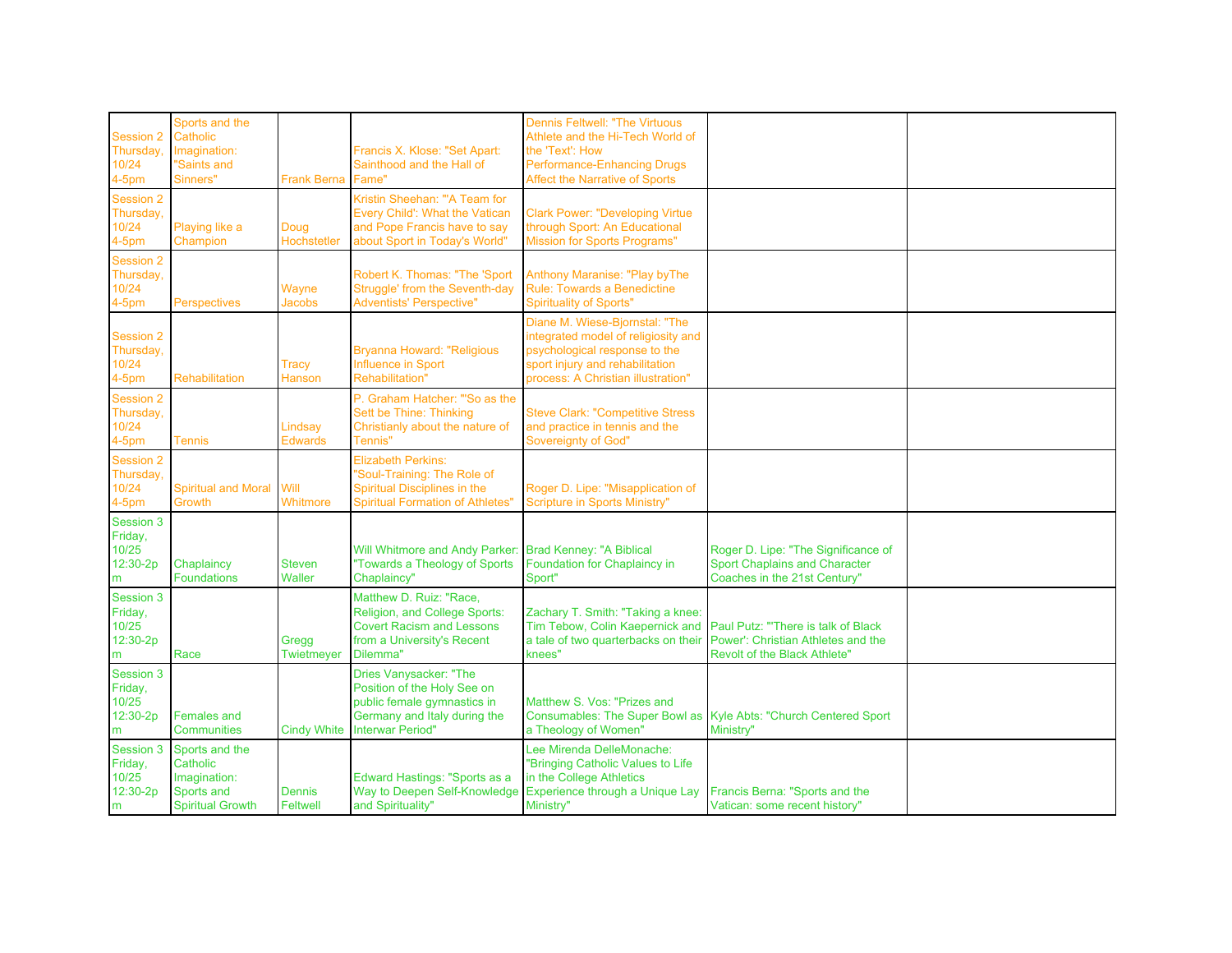| Session 3<br>Friday,<br>10/25<br>12:30-2p<br>m          | <b>Individuals</b>                           | Matt<br>Renfrow    | Andrew R. Meyer: "Lance<br><b>Armstrong's Regret,</b><br>Redemption, & Justice: Doing<br>Good While Being Bad"                                                                            | Matt Hoven: "Ice Hockey's<br><b>Collared Coach: Father David</b><br>Bauer and His Dream for<br>Canadian Hockey"                                                       | Dung Q. Tran: "Sister Rose Ann<br>Fleming: An Unlikely Point Guard<br>and Intentional Servant Leader"                                                               |                                                                                                                                                                                                                                        |
|---------------------------------------------------------|----------------------------------------------|--------------------|-------------------------------------------------------------------------------------------------------------------------------------------------------------------------------------------|-----------------------------------------------------------------------------------------------------------------------------------------------------------------------|---------------------------------------------------------------------------------------------------------------------------------------------------------------------|----------------------------------------------------------------------------------------------------------------------------------------------------------------------------------------------------------------------------------------|
| Session 3<br>Friday,<br>10/25<br>12:30-2p<br>m          | College<br><b>Student-Athletes</b>           | <b>Brian Smith</b> | Wayne Jacobs: "Revving up<br>your Sports Management class'                                                                                                                                | Tim Sceggel: "Exploring Faith<br>Development through<br>Intercollegiate Athletic<br>Participation"                                                                    | Matthew J. Moore, Leslee A. Fisher,<br>Lindsey Miossi, and Zach T. Smith:<br>'The Role of Spirituality: LDS<br><b>Returned Missionaries/College D1</b><br>Athletes" |                                                                                                                                                                                                                                        |
| <b>Session 3</b><br>Friday,<br>10/25<br>12:30-2p<br>m   | Liturgies and their<br><b>Implications</b>   | Andrew<br>Parker   | Jason M. Smith: "Is God an<br>Alabama Fan?: Lincoln Harvey<br>and Kathryn Tanner on the<br>Involvement of God in Sport"                                                                   | Nicholas William Howe Bukowski:<br>"It's Just Christianese":<br>Authenticity, Pessimisms, and<br>Prayer in the British Columbia<br><b>Christian Soccer League"</b>    | Douglas Hochstetler: "Running as<br>Liturgy"                                                                                                                        |                                                                                                                                                                                                                                        |
| Session 4<br>Saturday,<br>10/26<br>9:45-11:4<br>5am     | Teaching and<br>Development                  | Kyle<br>Ferguson   | Charles H. Wilson, Jr.: "'Even if<br>you get through the red tape,<br>they won't sign up': Creating a<br>new online Religion, Spirituality<br>and Sport course at a public<br>university" | Ryan Neises: "Developing the<br>Student-Athlete Outside of Sports:<br>The Impact of Belmont<br>University's Athletic Mission Trips<br>on Student-Athlete Development" | Landon Huffman and Gary David<br>Stratton: "To Compete or Not to<br>Compete?: Applying 'Bracketed<br>Morality' to a Christian Theology of<br>Sport"                 | Alissa Harris and Monica O'Rourke:<br>"Take a Hike! A Guide to Senior High<br>Outdoor and Recreational Education in<br>Central Ohio"                                                                                                   |
| Session 4<br>Saturday,<br>10/26<br>$9:45 - 11:4$<br>5am | <b>Big-time Sport</b><br><b>Case Studies</b> | Tim Sceggel        | Courtney van Waas: "Pigskins,<br>Prayers and POWS: The Pious<br>Mission of the YMCA's Jerome<br>Davis and Salvation through<br>POW Sport"                                                 | John B. White: "The Public Health<br>Crisis of American Football: A<br>Theological Reading of Bodily<br>Negation in American Football"                                | Hunter M. Hampton: "Salvation on<br>the Gridiron: A Historical Perspective<br>on College Football at Christian<br>Colleges"                                         | Vernon E. Wendt Jr.: "Playing for God:<br>Instilling the playfulness of the<br>Kingdom in the performance based<br>world of competitive sports"                                                                                        |
| Session 4<br>Saturday,<br>10/26<br>$9:45-11:4$<br>5am   | Play and Physical<br>Activity                | Jason Smith        | Advait Praturi: "Playing Straight<br>into God's Hands: A<br>Comparative Study of Hindu<br>and Christian Understandings<br>of Play"                                                        | Amy Bird: "Just Play: On Being<br>Fully Human in Sport"                                                                                                               | Matt Renfrow: "Physical Activity and<br>the Goodness of Movement"                                                                                                   | Basilio Monteiro: "Eutrapelia: A<br>theological anthropology of play/sport"                                                                                                                                                            |
| Session 4<br>Saturday,<br>10/26<br>$9:45-11:4$<br>5am   | Ancient and<br>Medieval<br>Frameworks        | Emily<br>Langan    | Robert Kehoe: "Plato's<br>Gymnasts and the Spiritual Life<br>of the Mind"                                                                                                                 | <b>Curtis Gruenler: "The Playfulness</b><br>of Dante's Paradiso                                                                                                       | Daniel T. Durbin: "Aristotle's Rhetoric<br>and the Rhetoric of Paul: Rethinking<br>the Intersection of Sports and<br>Christianity"                                  |                                                                                                                                                                                                                                        |
| Session 4<br>Saturday,<br>10/26<br>$9:45-11:4$<br>5am   | Geographic<br>chaplaincy models              | Graham<br>Daniels  | Stephen Reid: "Putting Sport on<br>the Local church's Ministry<br>Agenda: The Possibilities of<br>Sports Chaplaincy in Local<br>Church Ministry within the<br>Australian context"         | Alessandra Maigre: "What kind of<br>spirituality can pastoral action in<br>sport rely on? Chances and<br>opportunities in Switzerland"                                | Olivier Bauer and Sandrine Ray:<br>'Sports Chaplaincy in a Secularized<br><b>Sports Culture"</b>                                                                    |                                                                                                                                                                                                                                        |
| Session 4<br>Saturday,<br>10/26<br>$9:45-11:4$<br>5am   | Psychological<br>Wellbeing                   | <b>Erik Dailey</b> | Richard Ray and Diane<br>Wiese-Bjornstal: "Counseling in<br>sports medicine: Are religiosity<br>and spiritual health the<br>forgotten elements in sports<br>injury prevention and care?   | Trevor J. Egli and Steven N.<br>Waller: "Faith Development<br>Theory and Sport Psychology:<br>Practical Implications"                                                 | Tracy Hanson: "Athletic Identity: The<br>Dangers of Unaddressed Trauma"                                                                                             | Luke Thompson: "Client Vulnerability,<br><b>Ethical Counsel and Secular</b><br>Multiculturalism: Canadian Football<br>League (CFL) Chaplains functioning<br>through a para-church ministry offer a<br>sanctuary for CFL professionals" |